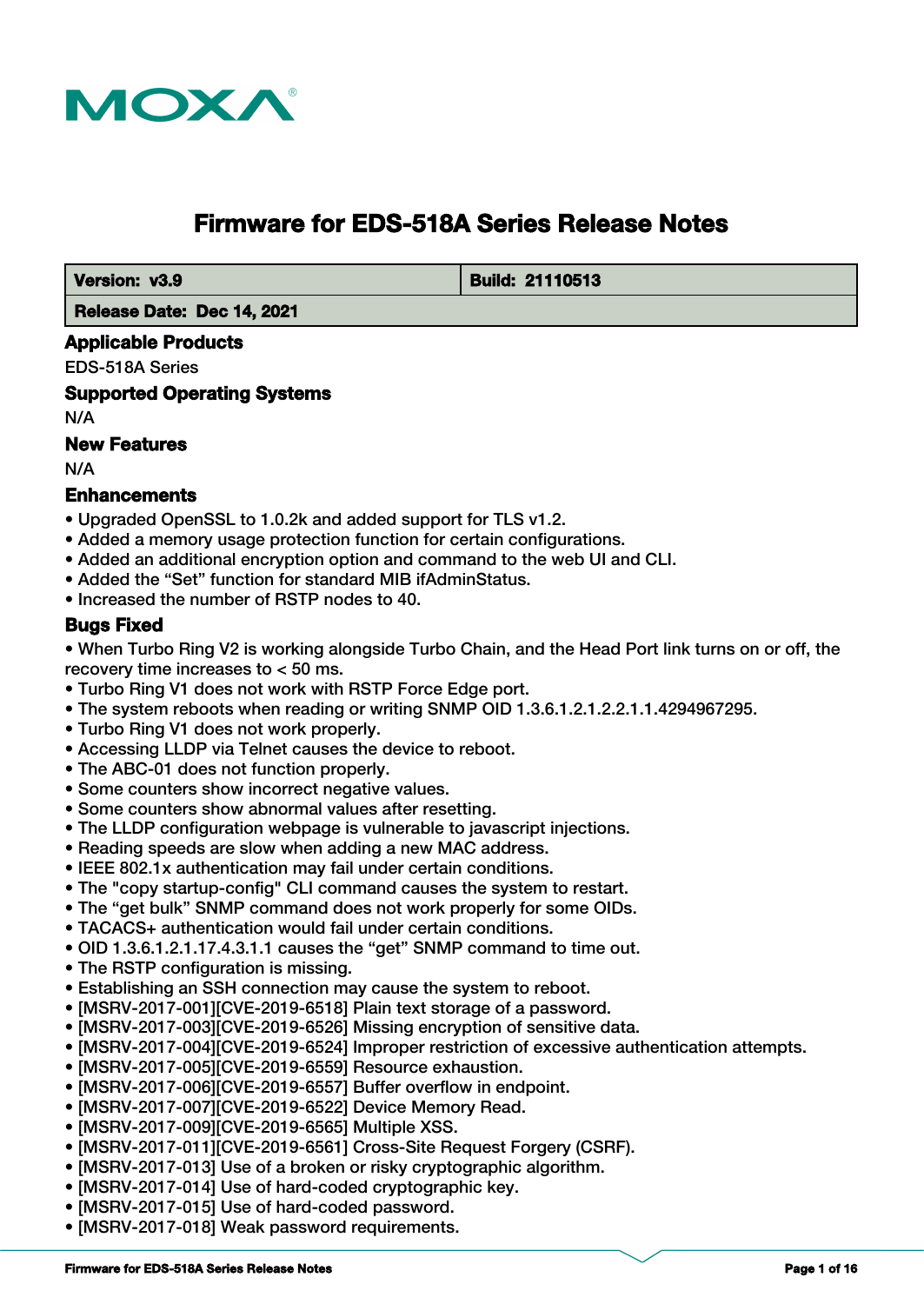

- [MSRV-2017-019] Information exposure.
- [MSRV-2017-020][CVE-2017-13703] Buffer overflow in the session ID.
- [MSRV-2017-021][CVE-2017-13702] Cookie management.
- [MSRV-2017-022][CVE-2017-13700] Cross-site scripting (XSS).
- [MSRV-2017-026] Use of a broken or unsecure cryptographic algorithm.
- [MSRV-2019-002] XSS vulnerability in the LLDP diagnostic page.
- [MSRV-2019-003] Denial of Service (web service) by improper HTTP GET command.

• [MSRV-2019-004] Denial of Service (web service) by over-sized firmware upgrade through HTTP/HTTPS.

• [MSRV-2019-005] Denial of Service (web service) by excessive length of HTTP GET command.

#### **Changes**

N/A

#### **Notes**

• MSRV is Moxa's internal security vulnerability tracking ID.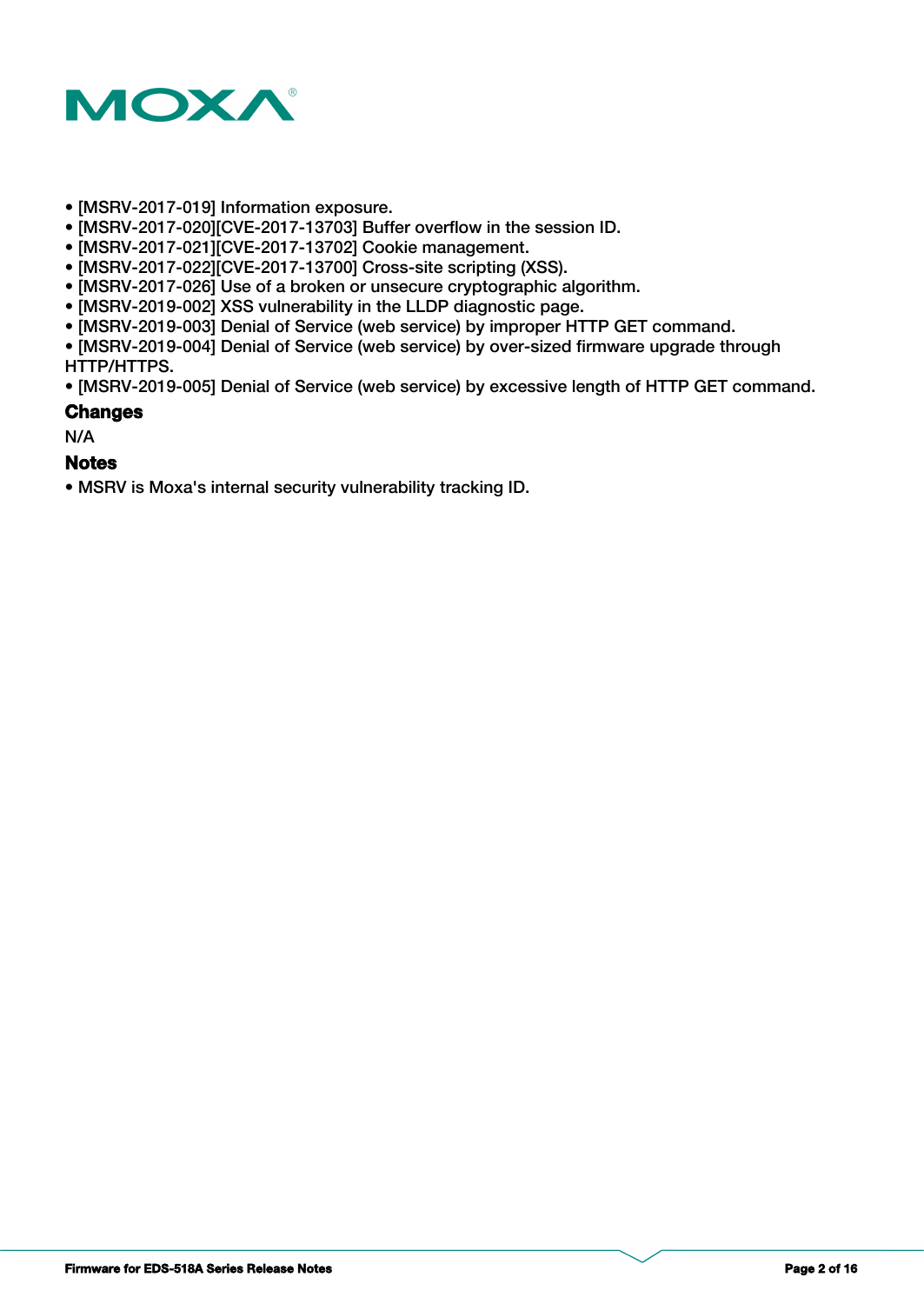

 **Version: v3.8 Build: Build: Build: Build: 17041115** 

 **Release Date: May 03, 2017**

#### **Applicable Products**

EDS-518A-SS-SC-80, EDS-518A-MM-SC, EDS-518A-MM-SC-T, EDS-518A-SS-SC-T, EDS-518A-SS-SC, EDS-518A-MM-ST, EDS-518A, EDS-518A-T, EDS-518A-MM-ST-T

#### **Supported Operating Systems**

N/A

#### **New Features**

N/A

#### **Enhancements**

- Add warning message when default password was not changed
- Encrypt security Keys in user interface
- Enhance RSTP compatibility

#### **Bugs Fixed**

- Cross-site scripting vulnerability.
- Denial of Service attack vulnerability.
- Privilege escalation vulnerability.
- SSL v2/v3 vulnerability in https.
- Web console cannot be accessed due to SNMP get bulk.
- Specific CLI command cause switch reboot with default settings.
- Add a new VLAN will change IGMP querier state from disable to enable.
- Saving configuration to ABC-01 cannot be performed via IE browser.
- Rate limit cannot be set in web UI.
- Telnet hangs after SSH disabled.
- Correct RSTP edge definition in exported configuration file.
- Correct authorization of Radius/TACACS+ login.
- Correct RSTP Auto-Edge behavior.
- After upgrade firmware, the system maybe warm start when the user login the switch.

#### **Changes**

N/A

#### **Notes**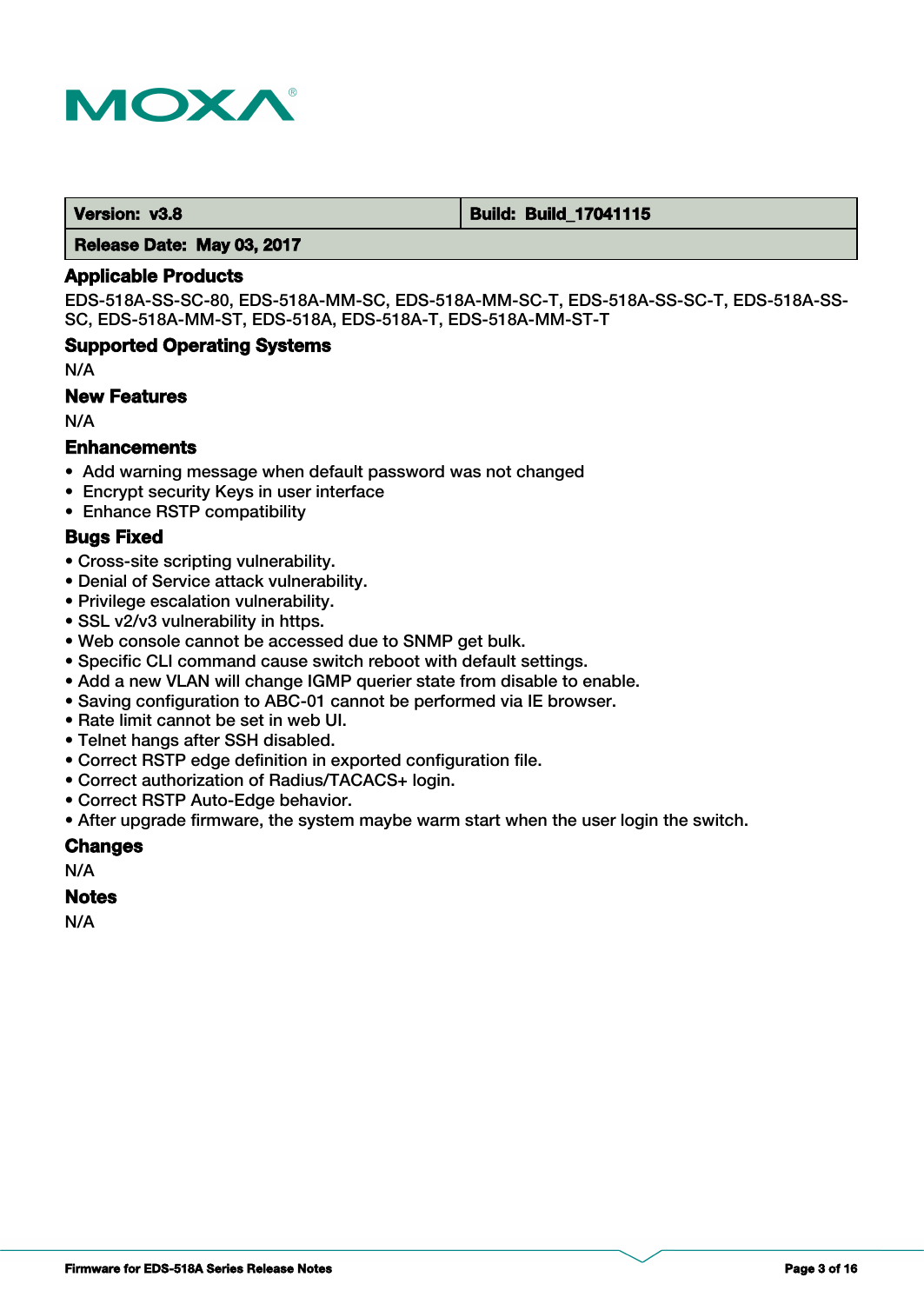

 **Version: v3.6 Build: Build: Build: Build: 15091010** 

 **Release Date: N/A**

## **Applicable Products**

EDS-518A

#### **Supported Operating Systems**

N/A

## **New Features**

N/A

#### **Enhancements**

N/A

## **Bugs Fixed**

- Turbo Ring/Turbo Chain operated unstably after the switch performed a warm start.
- The switch packet counter information error via SNMP polling or web user interface display.
- Switch failed to respond to SNMP request.
- Web user interface diagnosis > Ping page is vulnerable to XSS attack.
- Switch may reboot when using special URL to attack web user interface.
- User account privileges could be changed by Firefox browser web developer plugin.
- The switch sometimes rebooted when using special DHCP discovery packet with multicast-type source MAC address.
- Port settings on Gigabit combo ports were set to default after the system rebooted.
- The switch failed to respond to DHCP discovery packets with special client-ID option values.
- Optimized Turbo Ring network performance on platform with hardware revision before v3.0.

#### **Changes**

N/A

#### **Notes**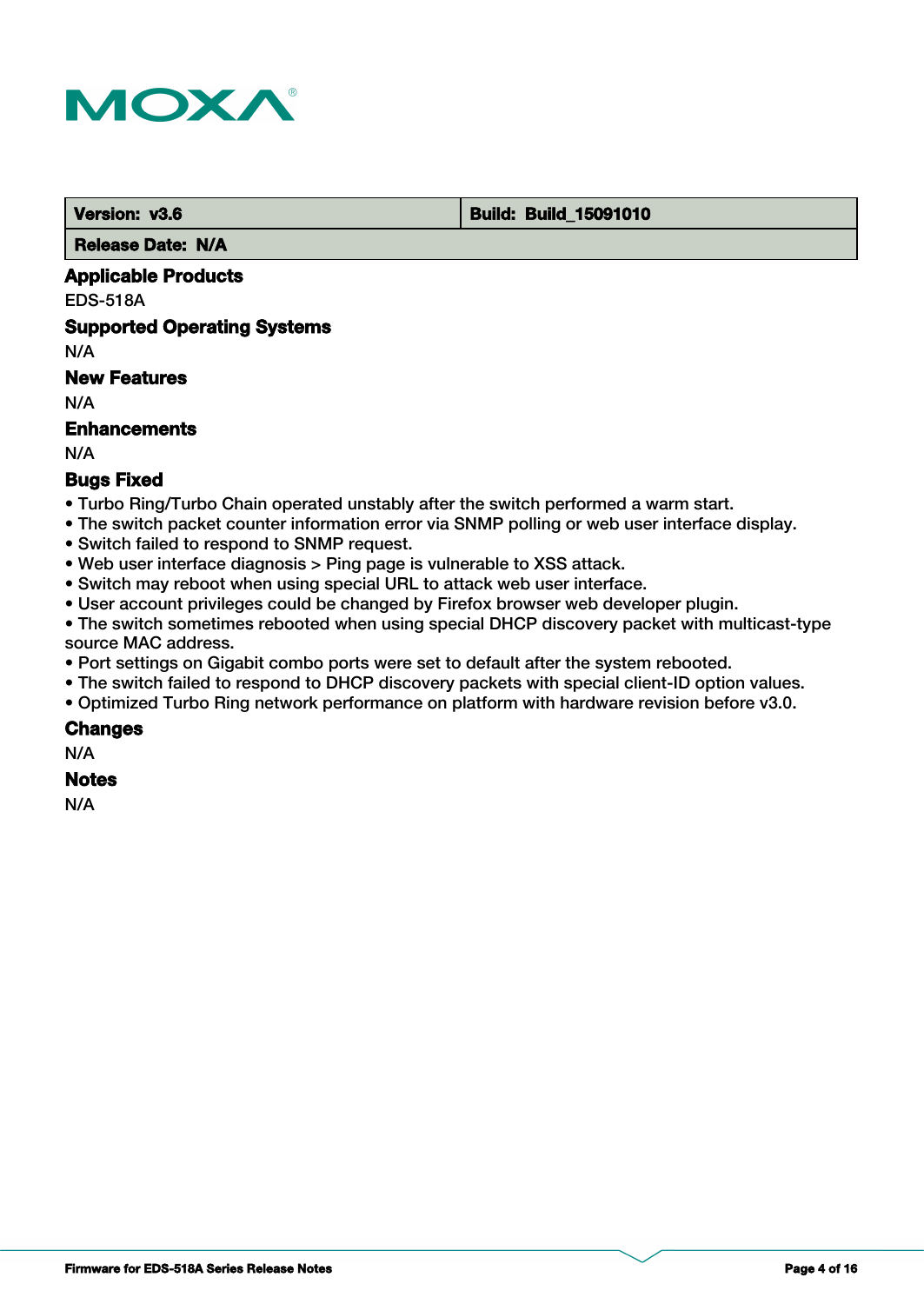

 **Version: v3.5 Build: Build: Build: 14121010** 

 **Release Date: N/A**

## **Applicable Products**

EDS-518A

## **Supported Operating Systems**

N/A

## **New Features**

N/A

## **Enhancements**

N/A

## **Bugs Fixed**

• Web user interface display errors under Java 8 environment.

### **Changes**

N/A

## **Notes**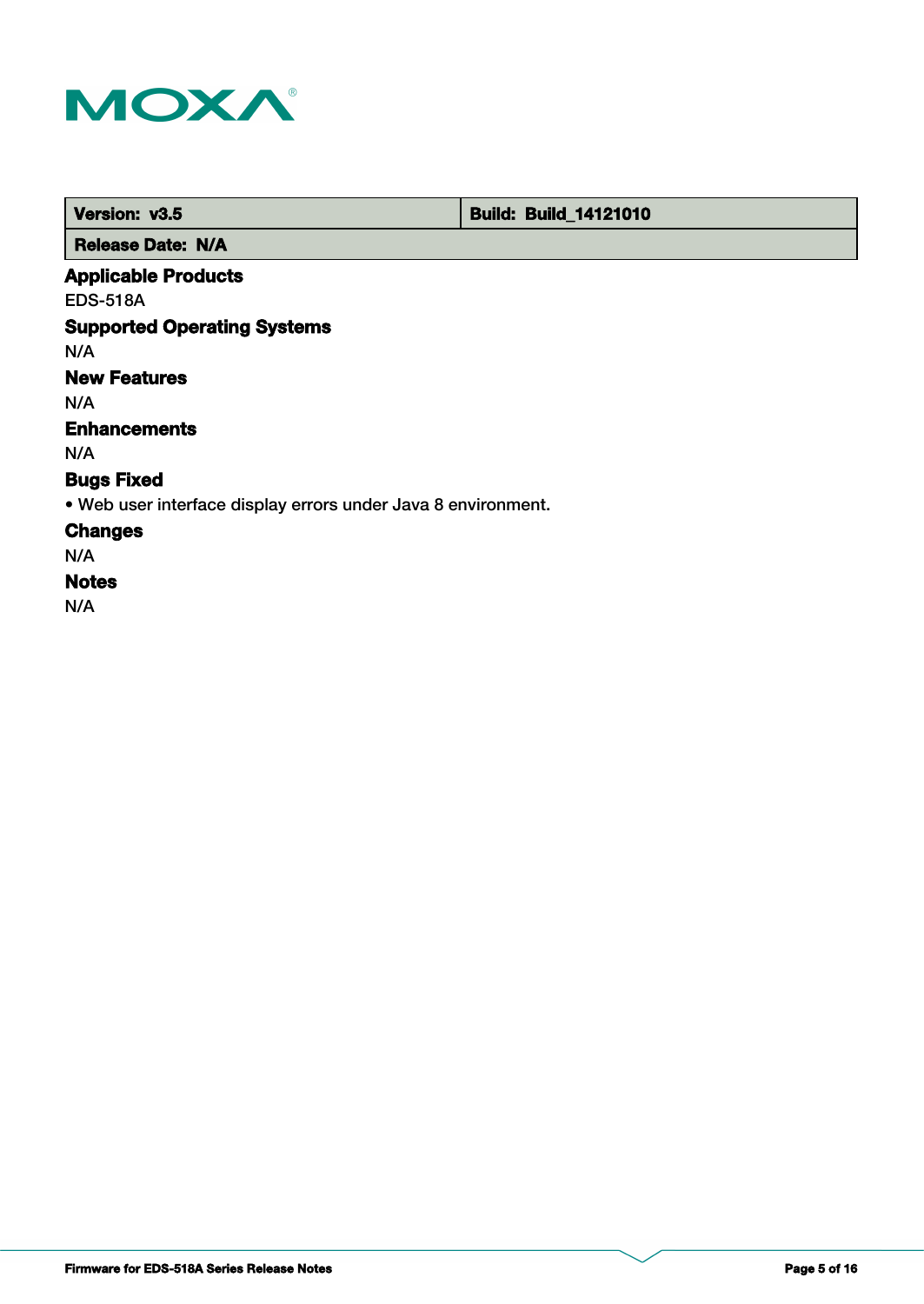

| Version: v3.4            | <b>Build: N/A</b> |
|--------------------------|-------------------|
| <b>Release Date: N/A</b> |                   |

# **Applicable Products**

EDS-518A

## **Supported Operating Systems**

N/A

## **New Features**

N/A

#### **Enhancements**

N/A

#### **Bugs Fixed**

• Potential multicast transmission was abnormal when enabling IGMP Snooping.

• 802.1x setting and Rate-limiting functions did not work properly after exporting the configuration file.

## **Changes**

N/A

### **Notes**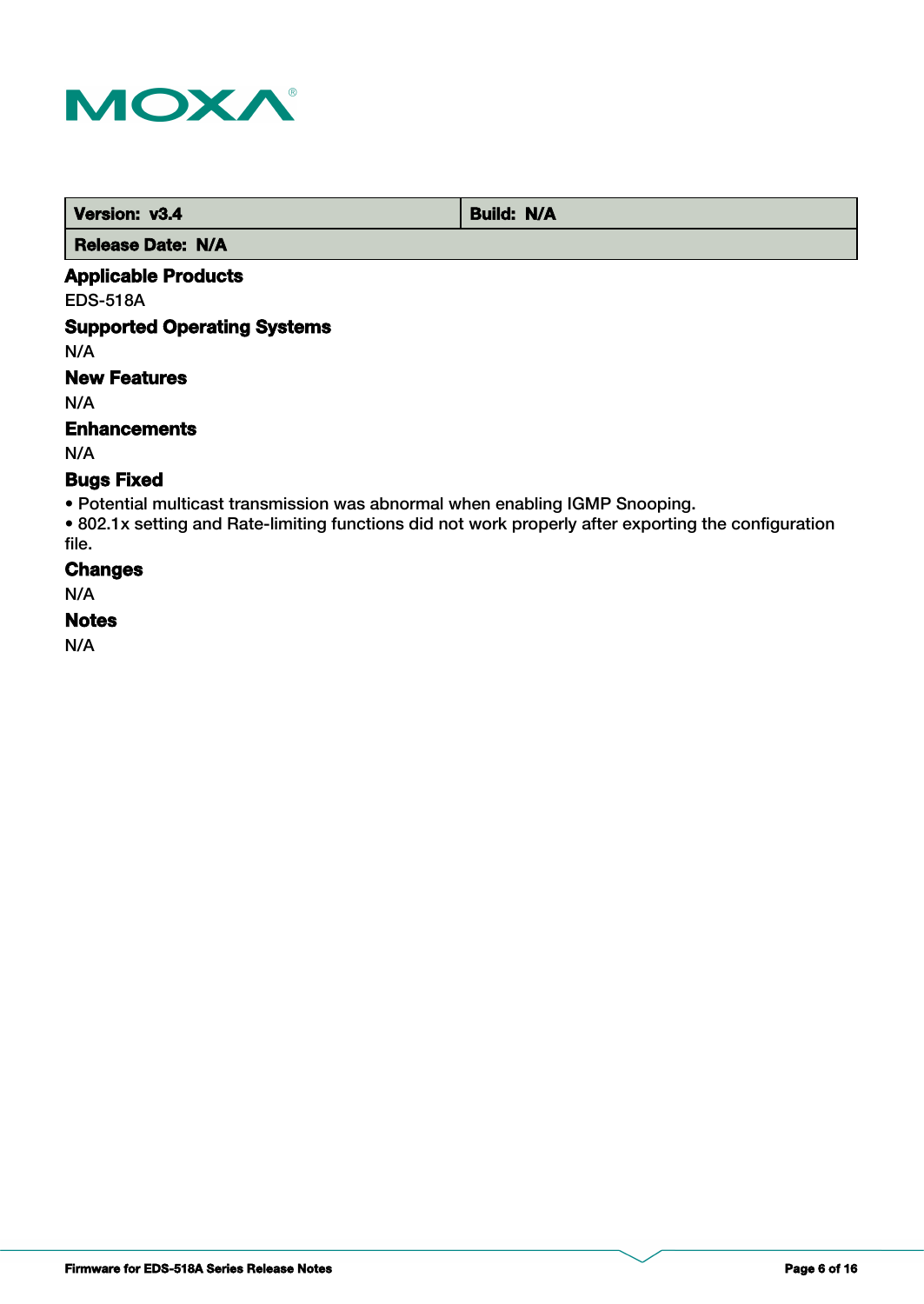

**Version: v3.3 Build: N/A** 

 **Release Date: N/A**

## **Applicable Products**

EDS-518A

### **Supported Operating Systems**

N/A

## **New Features**

N/A

## **Enhancements**

- Added web interface for loop-protection enable/disable.
- Added web interface for SSH/SSL key generation.
- Added SNMP MIB for SFP DDM (Diagnostics).
- Added web interface/CLI/SNMP for NTP/SNTP client settings.

### **Bugs Fixed**

- Login failed in CLI mode when password contained special characters.
- Hybrid VLAN lacks SNMP MIB object.
- SFP DDM (Diagnostics) displayed inaccurate values.
- IEEE 1588 PTP did not function correctly.
- Configuration import is restricted if the system name is too long.
- Login authentication failed if the radius server did not support privilege levels assignment.
- DIP switch "Coupler" On/Off is malfunction.

#### **Changes**

• Supports new Moxa CPU platform.

#### **Notes**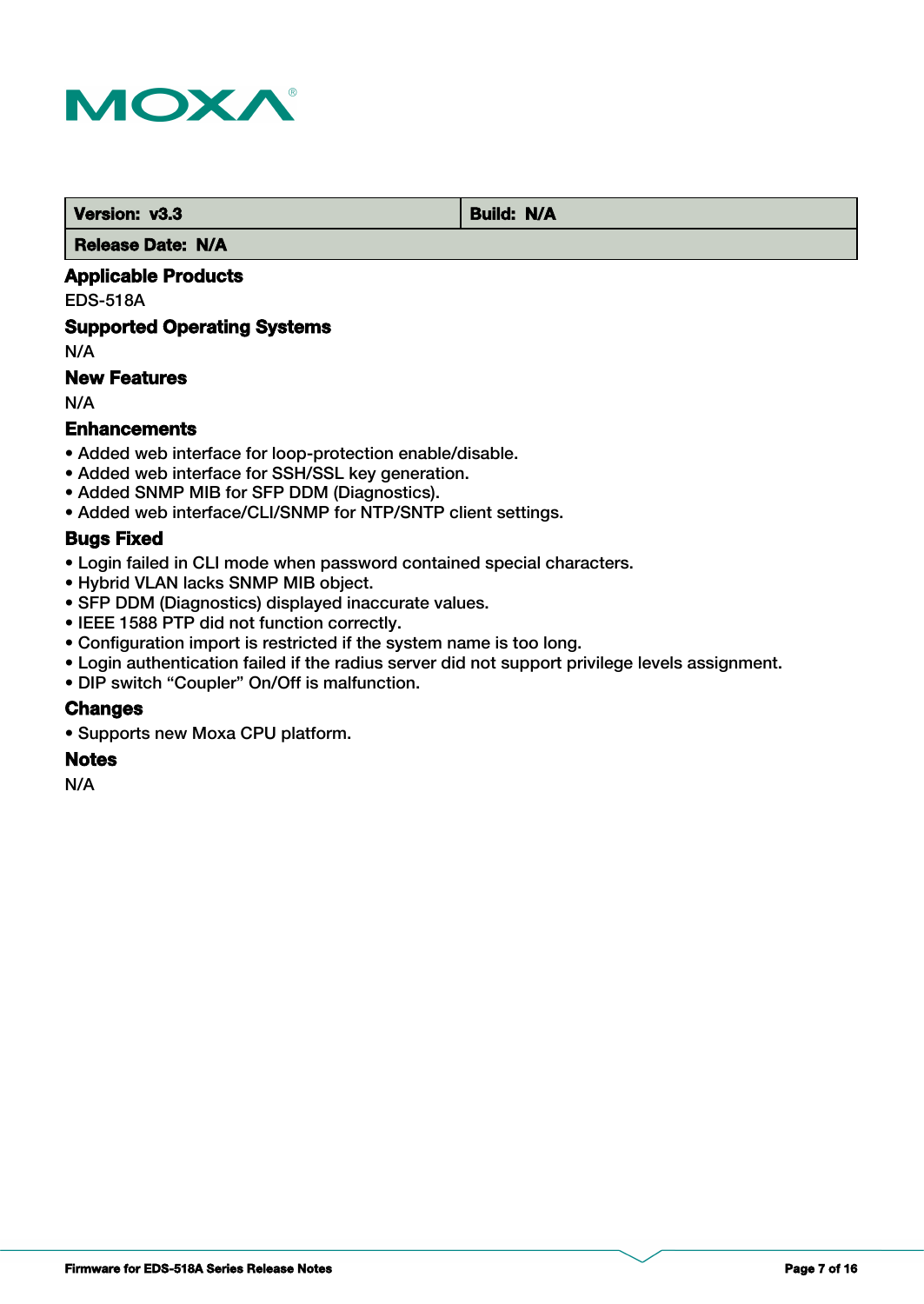

*Version: v3.1* **Build: N/A** 

 **Release Date: N/A**

## **Applicable Products**

EDS-518A

## **Supported Operating Systems**

N/A

## **New Features**

N/A

#### **Enhancements**

- Passed ODVA EtherNet/IP certificate.
- Added some minor SNMP OIDs.
- Enhanced multicast performance.
- Added version number in MIB file.

## **Bugs Fixed**

- NTP could not synchronize time in default settings.
- NTP client function could not work with Windows XP NTP server.
- Failed to upgrade firmware when IEEE 802.1x was enabled.
- Switch rebooted when receiving IGMP v3 packets (commonly used in Windows 7).

#### **Changes**

N/A

#### **Notes**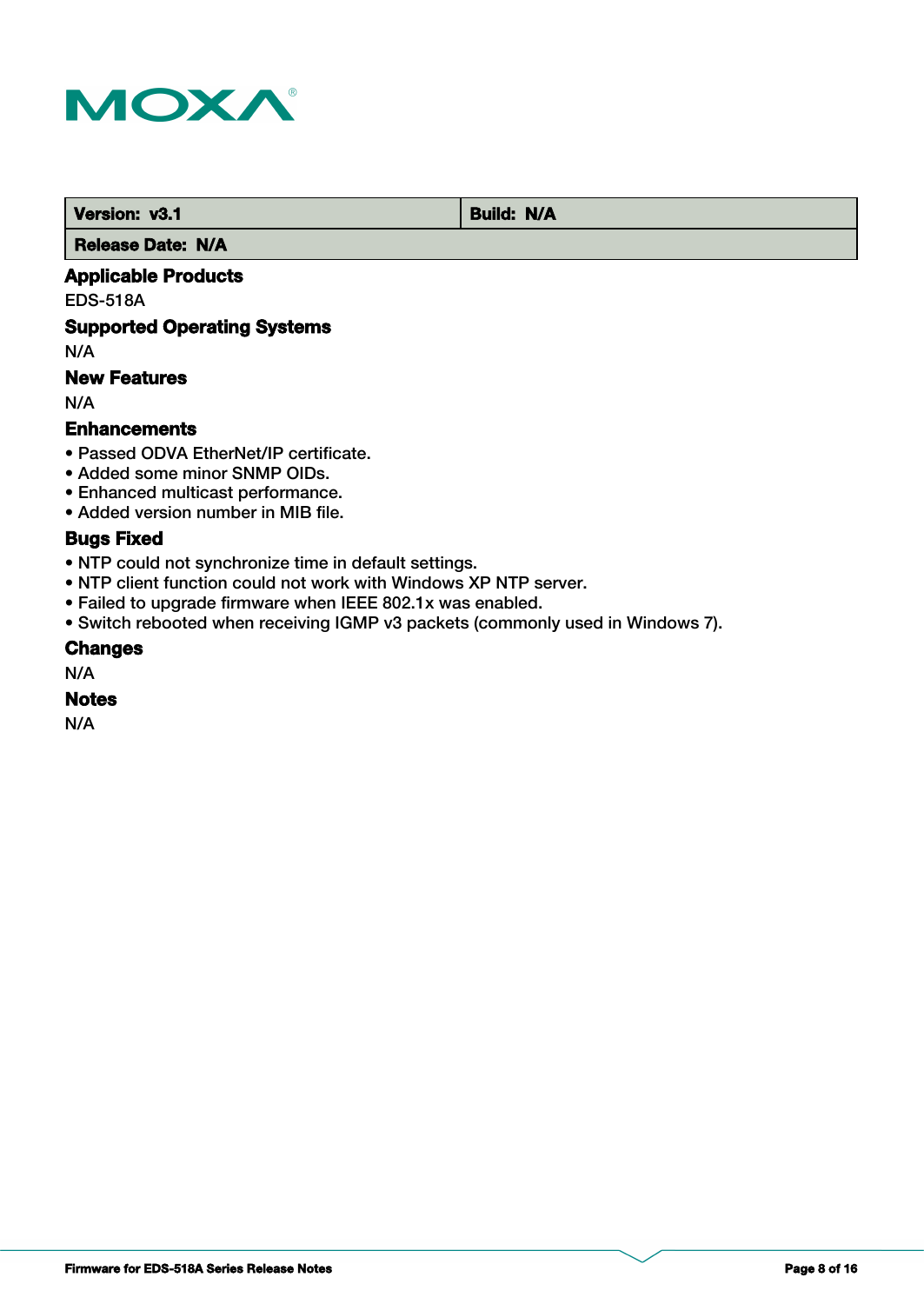

 **Version: v3.0 Build: N/A** 

 **Release Date: N/A**

## **Applicable Products**

EDS-518A

## **Supported Operating Systems**

N/A

#### **New Features**

- RSTP-2004.
- MSTP.
- NTP Server/Client.
- IEEE 1588 PTP V2.
- RADIUS and TACACS+ for user login authentication.
- RADIUS for 802.1x port authentication.
- Hybrid VLAN.
- Command Line Interface.
- EtherNet/IP.
- Egress rate limit.
- Unknown unicast filtering.
- CPU loading monitoring.
- Change IP without reboot.
- DHCP Discover retry configuration.
- GARP timer adjustment.
- Loop-protection.
- Link Fault Shutdown (Disable mode in "Rate Limit" function).

## **Enhancements**

N/A

## **Bugs Fixed**

N/A

#### **Changes**

N/A

## **Notes**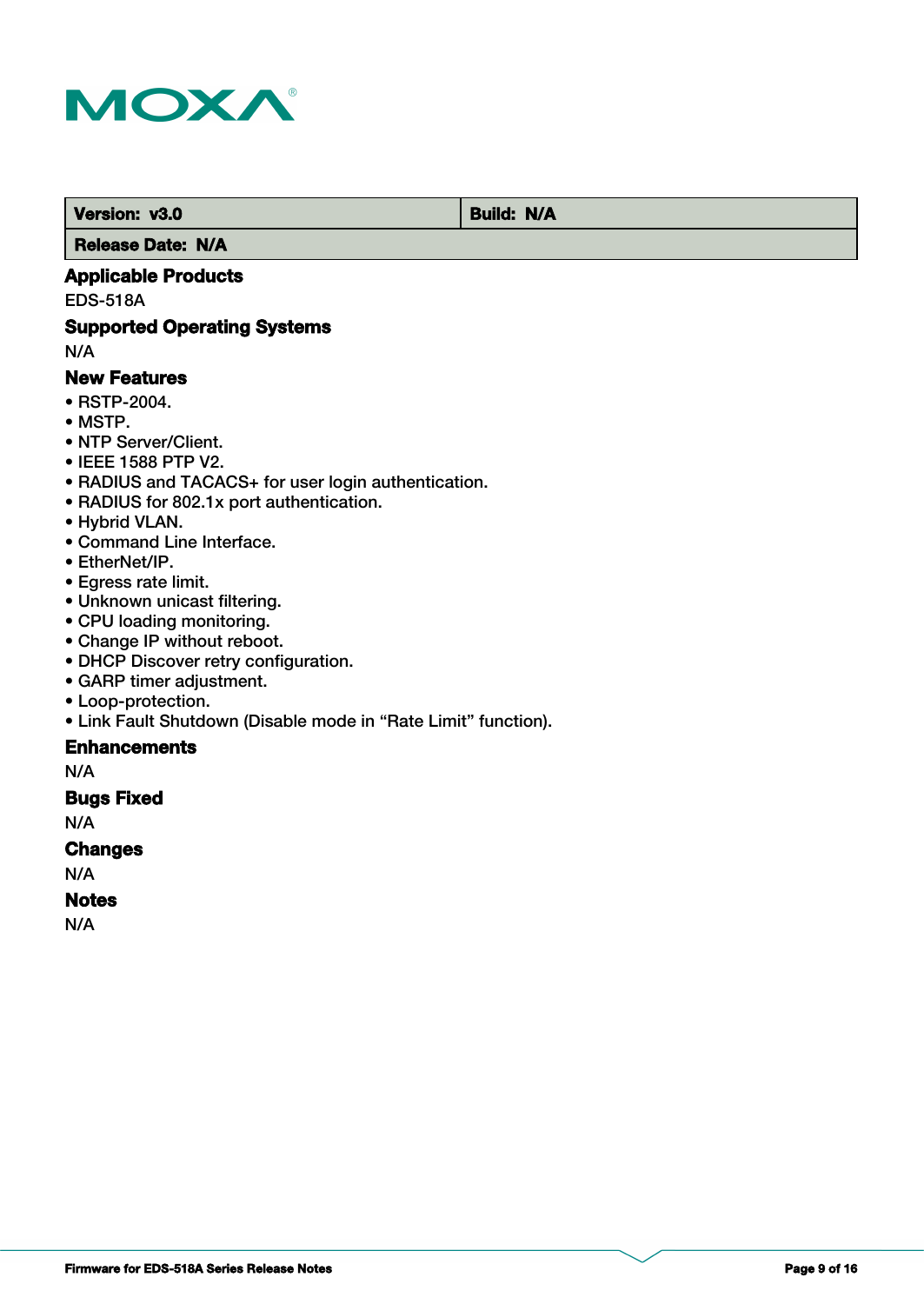

**Version: v2.6** Build: N/A

 **Release Date: Feb 23, 2010**

## **Applicable Products**

EDS-518A-MM-ST-T, EDS-518A-MM-SC, EDS-518A-SS-SC, EDS-518A-SS-SC-T, EDS-518A-SS-SC-80, EDS-518A-T, EDS-518A-MM-SC-T, EDS-518A-MM-ST, EDS-518A

### **Supported Operating Systems**

N/A

#### **New Features**

• Supports TurboPack™ 2009 (Add the new managed functions of Turbo Chain, IPv6, Modbus/TCP, IEEE 1588 PTP, SNMP Inform, LLDP, DHCP Option 82, Firefox, and SSH)

#### **Enhancements**

N/A

#### **Bugs Fixed**

N/A

## **Changes**

N/A

#### **Notes**

For products with firmware prior to v2.6, users must upgrade to v2.6 before upgrading to the latest v3.X firmware.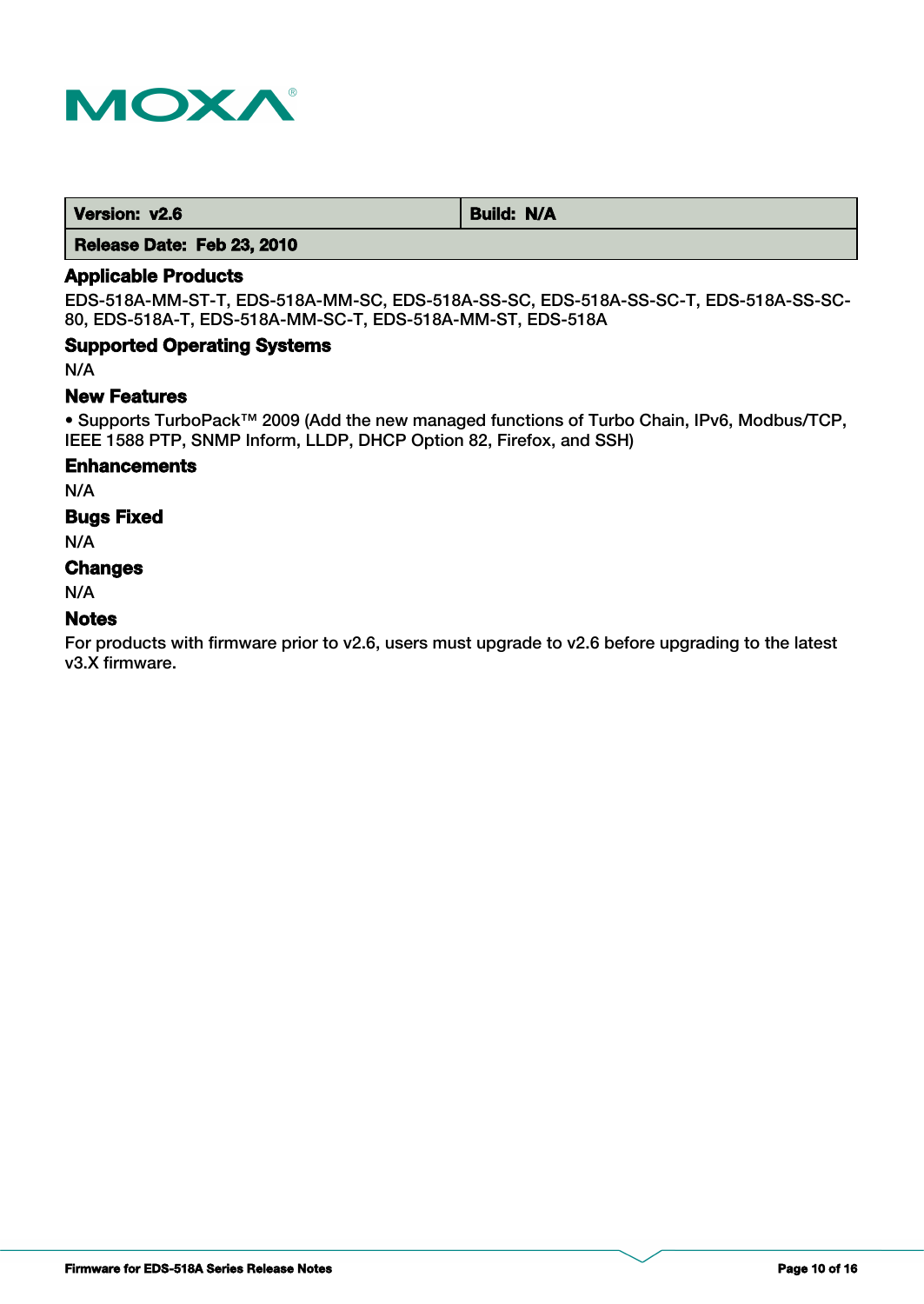

| Version: v2.4            | <b>Build: N/A</b> |
|--------------------------|-------------------|
| <b>Release Date: N/A</b> |                   |

## **Applicable Products**

EDS-518A

## **Supported Operating Systems**

N/A

## **New Features**

N/A

#### **Enhancements**

N/A

### **Bugs Fixed**

N/A

## **Changes**

• Changed the implementation of broadcast searching and configuring across different subnets on the Utility Tool.

# **Notes**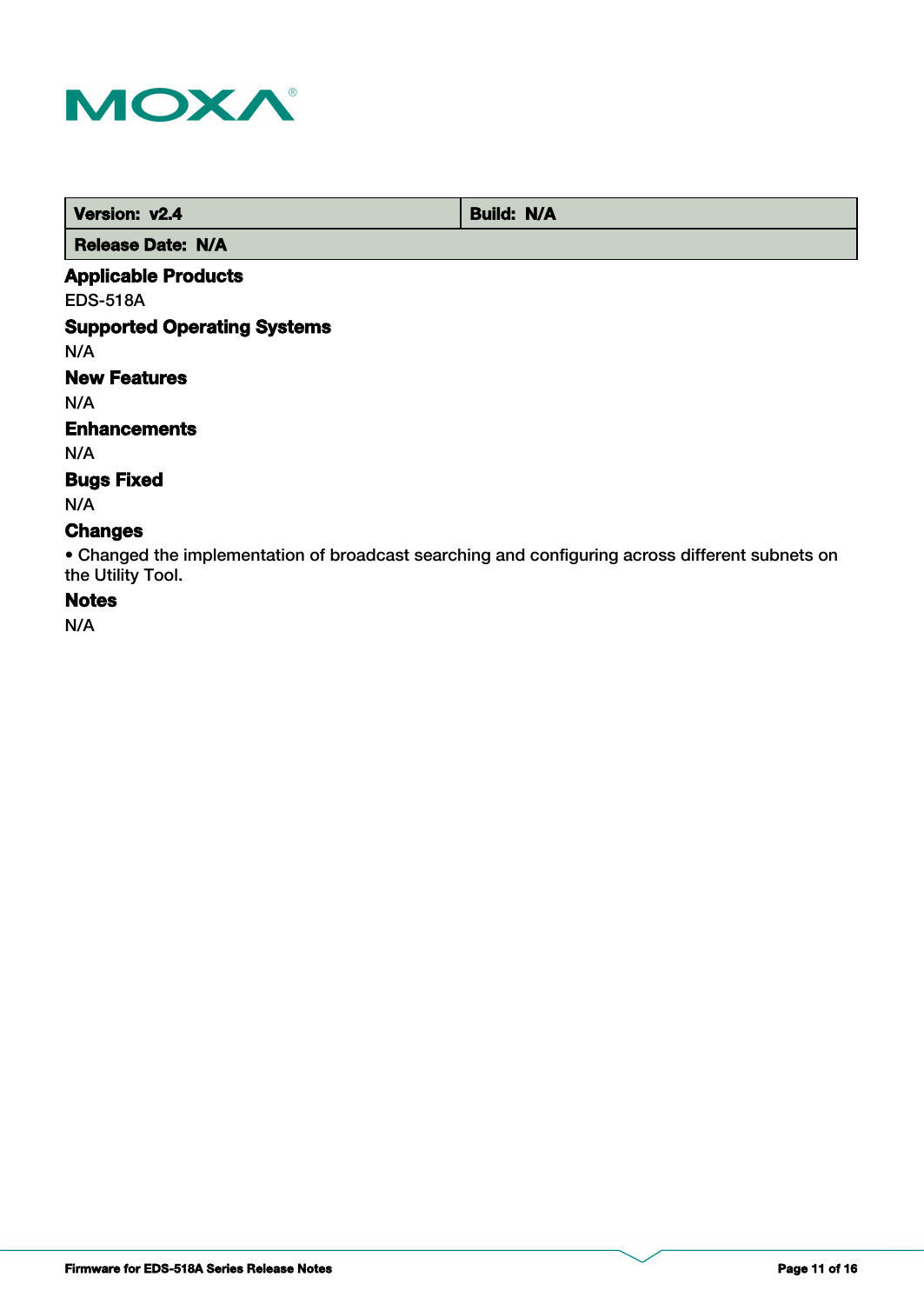

| Version: v2.3              | <b>Build: N/A</b> |
|----------------------------|-------------------|
| <b>Release Date: N/A</b>   |                   |
| <b>Applicable Products</b> |                   |

EDS-518A

## **Supported Operating Systems**

N/A

## **New Features**

N/A

## **Enhancements**

N/A

## **Bugs Fixed**

• Fix bug of the learned multicast address from IGMP Snoop will be aged out after few minutes.

## **Changes**

N/A

## **Notes**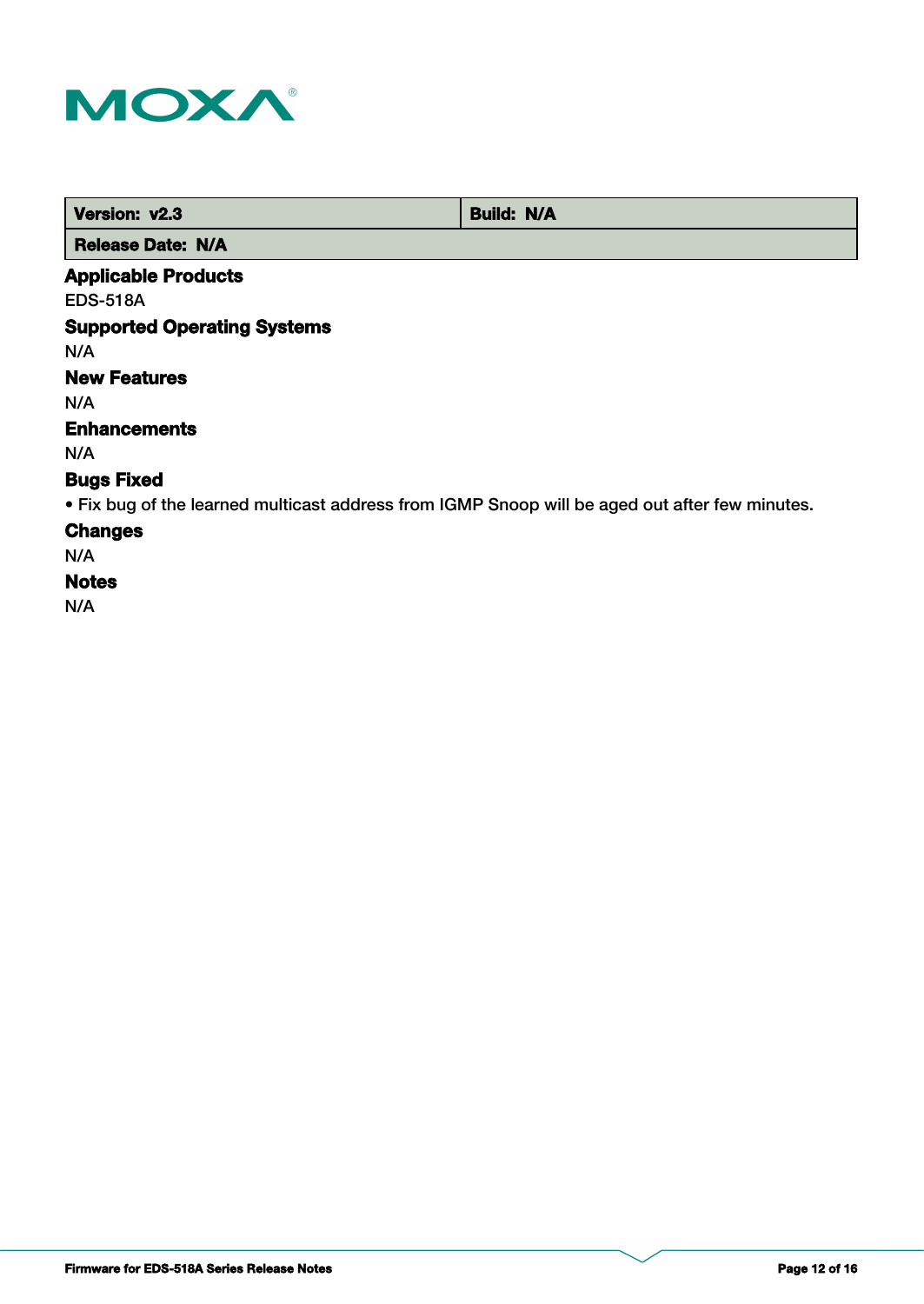

| Version: v2.2              | <b>Build: N/A</b> |
|----------------------------|-------------------|
| <b>Release Date: N/A</b>   |                   |
| <b>Applicable Products</b> |                   |

EDS-518A

## **Supported Operating Systems**

N/A

## **New Features**

N/A

## **Enhancements**

N/A

## **Bugs Fixed**

• Fixed the bug that caused 100 M fiber to not link after power cycling.

## **Changes**

N/A

## **Notes**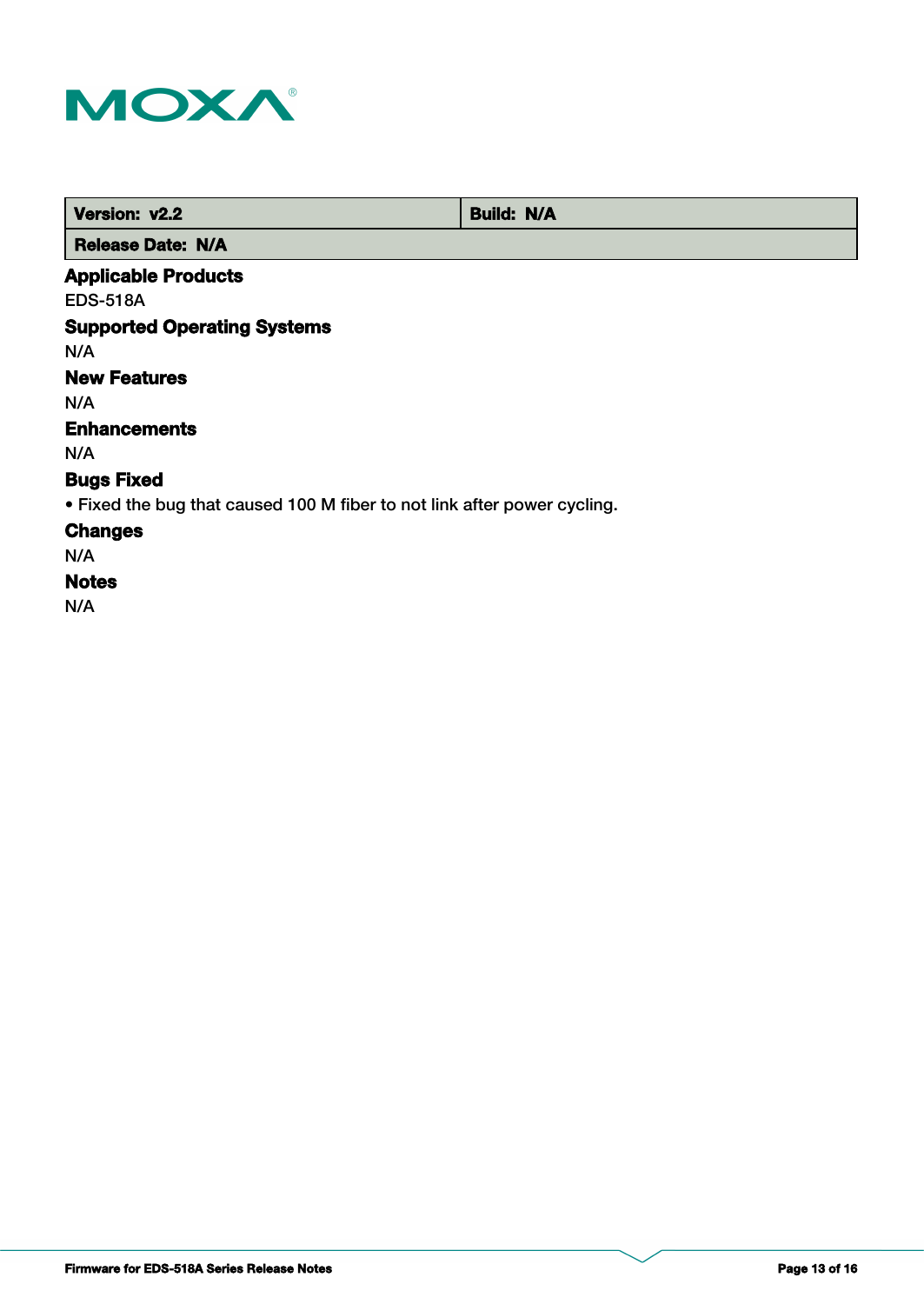

 **Version: v2.1 Build: N/A** 

 **Release Date: N/A**

## **Applicable Products**

EDS-518A

## **Supported Operating Systems**

N/A

#### **New Features**

- Added new Turbo Ring ("Turbo Ring V2") function.
- Added new Ring Coupling function.
- Added Daylight Saving function.

## **Enhancements**

N/A

## **Bugs Fixed**

N/A

# **Changes**

N/A

## **Notes**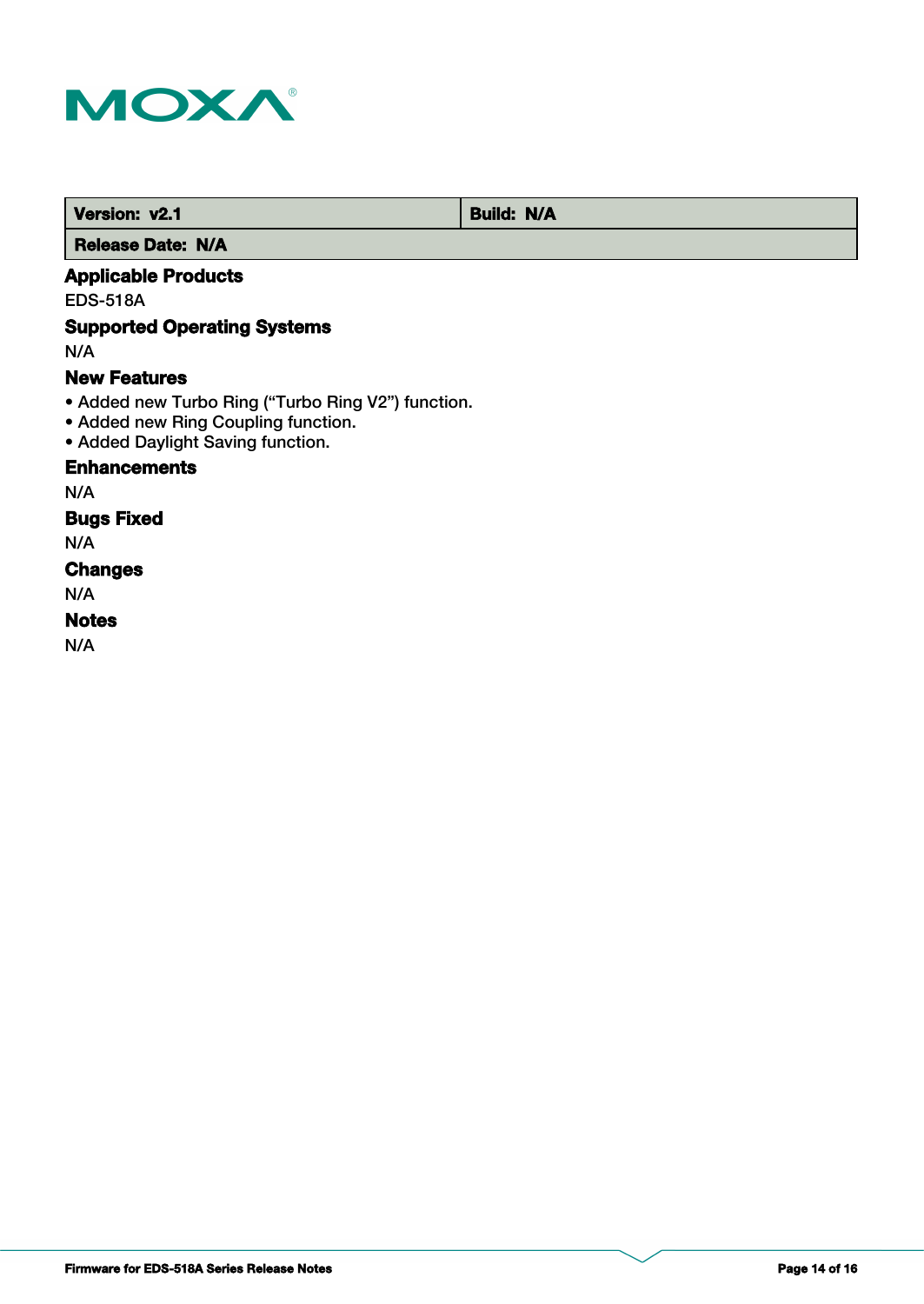

| <b>Version: v1.2</b>                                     | <b>Build: N/A</b> |
|----------------------------------------------------------|-------------------|
| <b>Release Date: N/A</b>                                 |                   |
| <b>Applicable Products</b>                               |                   |
| <b>EDS-518A</b>                                          |                   |
| <b>Supported Operating Systems</b>                       |                   |
| N/A                                                      |                   |
| <b>New Features</b>                                      |                   |
| • Added new ABC-01, Syslog, remote Cold Start functions. |                   |
| <b>Enhancements</b>                                      |                   |
| N/A                                                      |                   |
| <b>Bugs Fixed</b>                                        |                   |
| N/A                                                      |                   |
| <b>Changes</b>                                           |                   |
| N/A                                                      |                   |
| <b>Notes</b>                                             |                   |
| N/A                                                      |                   |
|                                                          |                   |

**Firmware for EDS-518A Series Release Notes Page 15 of 16**